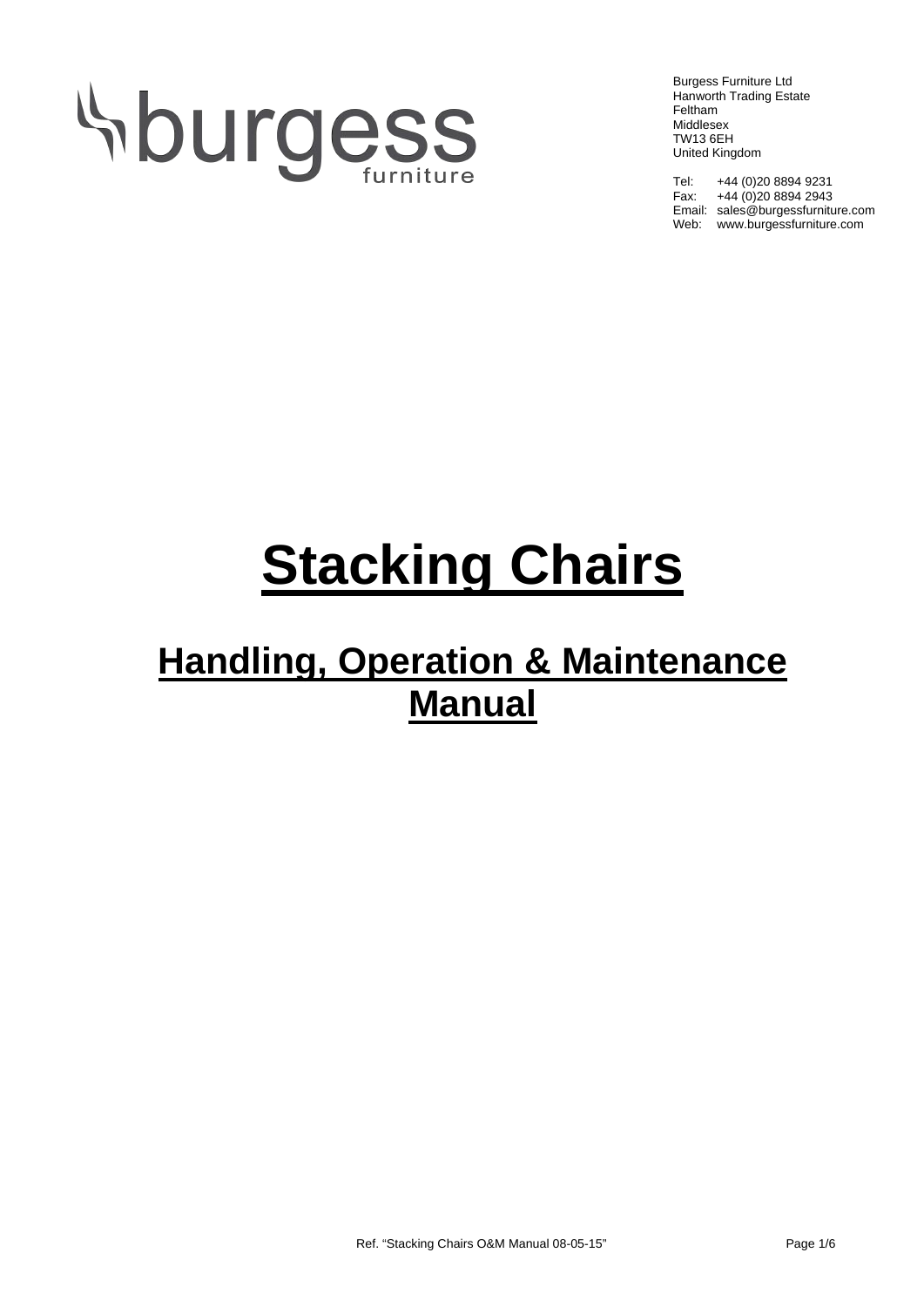### **CONTENTS**

| <b>SECTION</b>                            |                                                                    | <b>PAGE</b>      |
|-------------------------------------------|--------------------------------------------------------------------|------------------|
| <b>Section 1- Introduction</b>            |                                                                    | 3                |
| 1.1<br>1.2                                | <b>About This Manual</b><br>Health & Safety (UK)                   | 3<br>3           |
| Section 2 - Handling, Storage & Operation |                                                                    | 4                |
| 2.1<br>2.2<br>2.3                         | Handling<br>Storage<br>Operation                                   | 4<br>5           |
| 2.4                                       | Type of use                                                        | 5                |
| Section 3 - Maintenance & Repair          |                                                                    | 6                |
| 3.1<br>3.2<br>3.3<br>3.4                  | General<br>Maintenance Schedule<br>Cleaning<br>Inspection & Repair | 6<br>6<br>6<br>6 |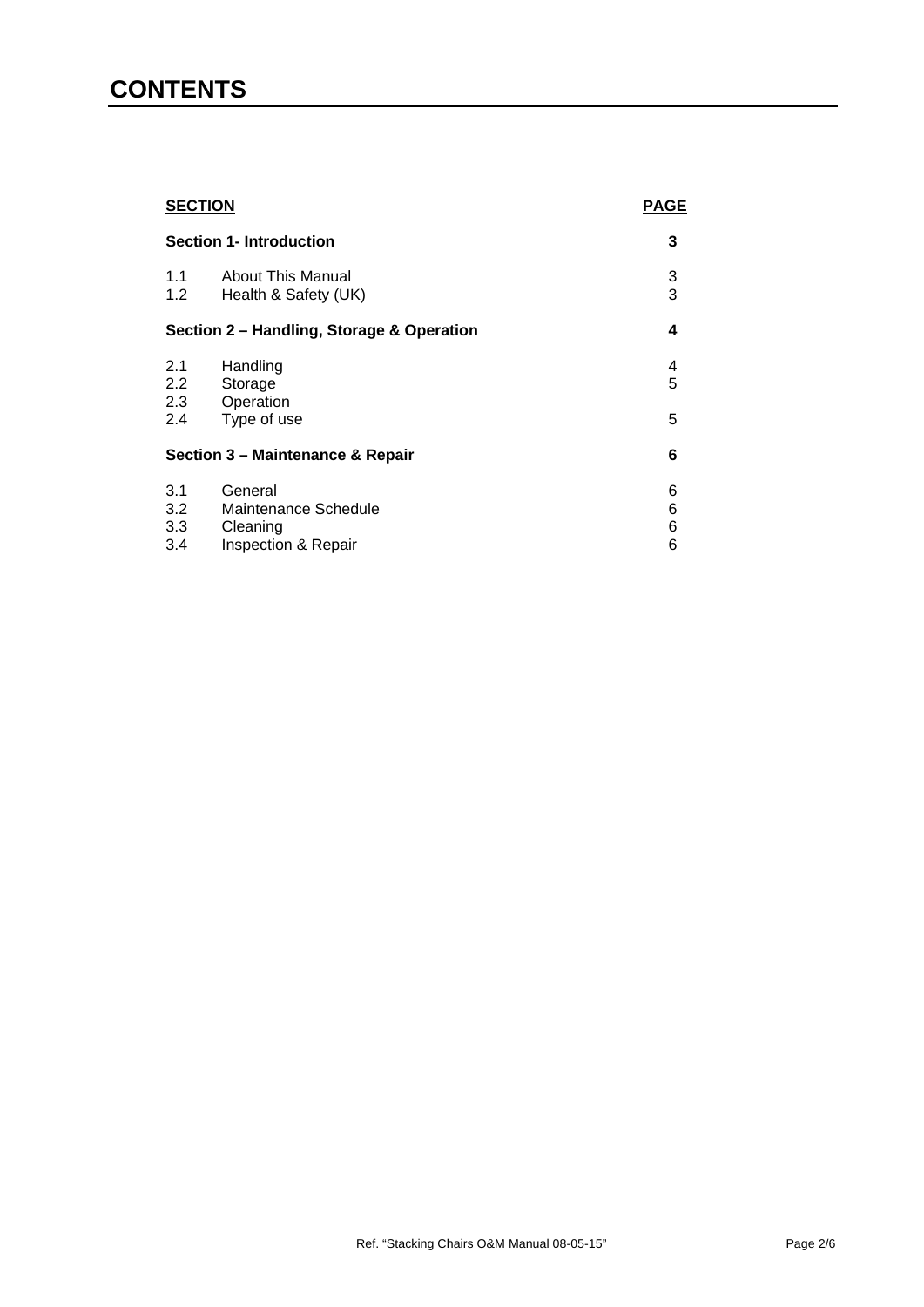#### **1.1 About This Manual**

- 1.1.1 This manual is intended for the instruction and guidance of personnel charged with the handling, operation and maintenance of Burgess metal Stacking Chairs. It does not cover the "Wood" range of products.
- 1.1.2 The procedures given in this must be read and understood by all relevant personnel.
- 1.1.3 Some procedures given should only be carried out by relevant specialists. This will be flagged where appropriate.
- 1.1.4 All relevant diagrams are to be found within this manual.
- 1.1.5 Burgess Furniture cannot be held liable for any loss, damage or injury resulting from failure to follow the procedures given.

#### **1.2 Health & Safety (UK)**

- 1.2.1 It is the Employers duty under the Health & Safety at Work Act 1974 to ensure all operational staff are aware of manual handling recommendations under the Manual Handling Operations Regulations 1992 (SI 1992 No. 2793).
- 1.2.2 Assessment should address itself to (a) task, (b) load, (c) working environment, and (d) individual capability.
- 1.2.3 Please refer to relevant brochure for individual weights or contact Burgess Furniture Ltd.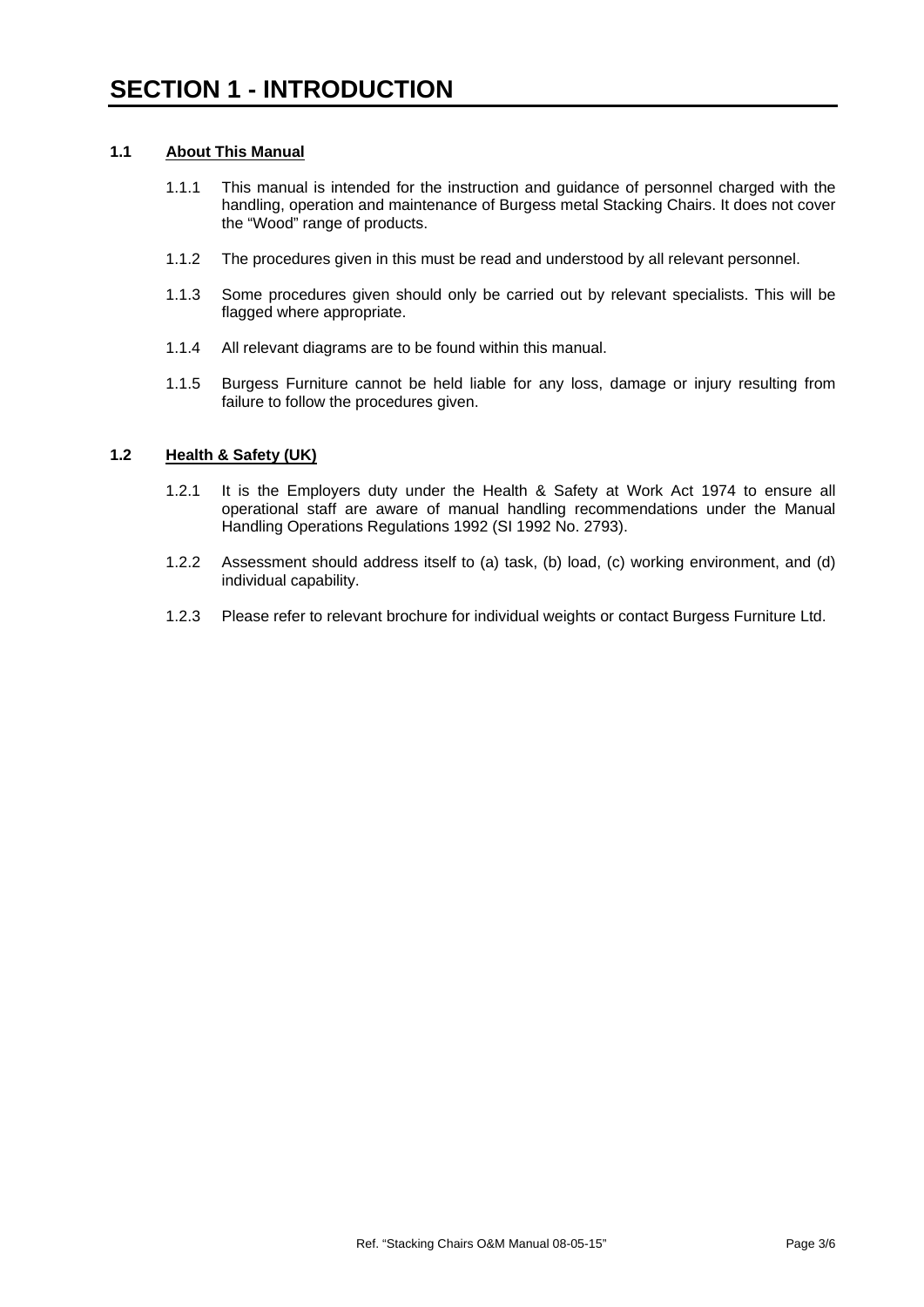#### **2.1 Handling**

- 2.1.1 To minimise the risk of personal injury and / or damage to chairs and flooring, it is recommended that chairs are transported using our purpose-built Burgess chair trolleys.
	- **Stacked chairs should never be dragged, as this can result in damage to the chairs and / or flooring. Always use a Burgess chair trolley.**
- 2.1.2 Chairs should be handled using the lifting points shown. Always use the correct Manual Handling lifting technique – legs bent, back straight, head up.



Chairs should be handled using the lifting points shown – either side of the seat cushion, and / or the top rail hand hold (where specified).

- **If the individual feels the task is too much for them alone they should seek assistance rather than risk injury and / or damaging the chairs and / or flooring.**
- 2.1.3 To move a stack of chairs using a Burgess chair trolley, approach the stack from behind and align the trough of the trolley with the rear legs of the stack. Using one hand, tilt the stack forward slightly to allow the trolley to be pushed underneath with the other hand. Carefully pull back on the stack and trolley simultaneously, maintaining the grip on the stack. The stack can now be moved.

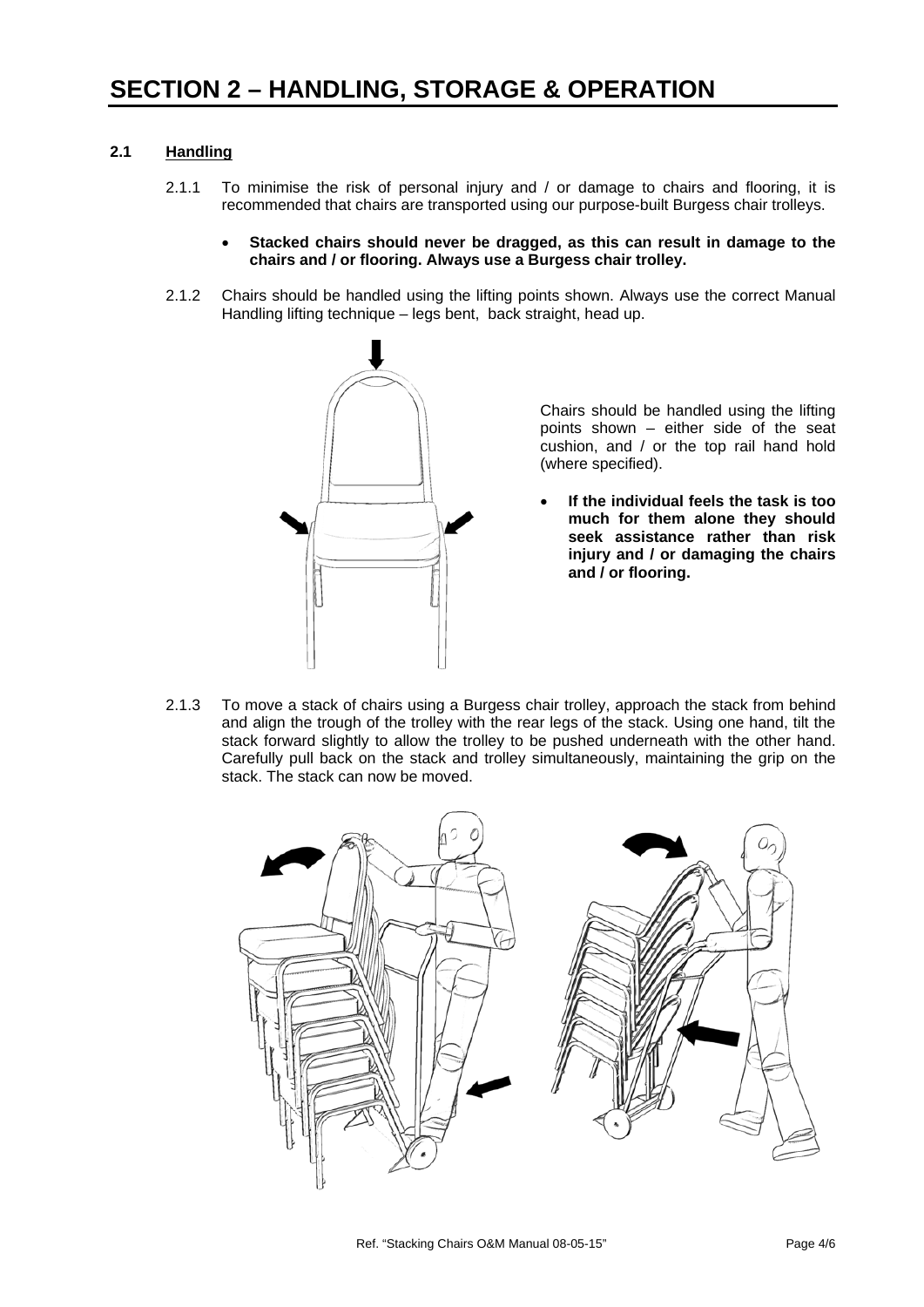#### **2.2 Storage**

- **Unless specified, Burgess products are not intended for outside use and must not be stored in sunlight, rain, dew, or salt air.**
- 2.2.1 Chairs should be stored stacked one on top of the other. See 2.3 Operation.

#### **2.3 Operation**

- 2.3.1 Burgess stacking chairs are designed to stack easily and quickly, however a degree of care is still required as careless handling can result in damage to paint and upholstery.
- 2.3.2 Stacking chairs fall into two categories:
	- "Frame Stacking", where the chairs stack leg-over-leg (Fig. 2.3.2A)
	- "Seat Stacking" where the chairs stack seat-on-seat (Fig. 2.3.2B).
	- Note: Frame stacking chairs are distinguished by plastic stacking buffers fitted to the inside faces of the legs.





2.3.2A - "Frame stacking" chairs 2.3.2B – "Seat stacking" chairs

- 2.3.3 To stack chairs, simply lift and place each chair one on top of the other according to the stacking style of the chair.
	- **"Frame stacking" chairs usually stack up to 10 high, while "seat stacking chairs" usually only stack up to 4 / 5 high. Please refer to the relevant brochure for the stacking quantities of specific models.**

#### **2.4 Type of Use**

2.4.1 Function rooms, Conference rooms, Banquet rooms, Meeting rooms.